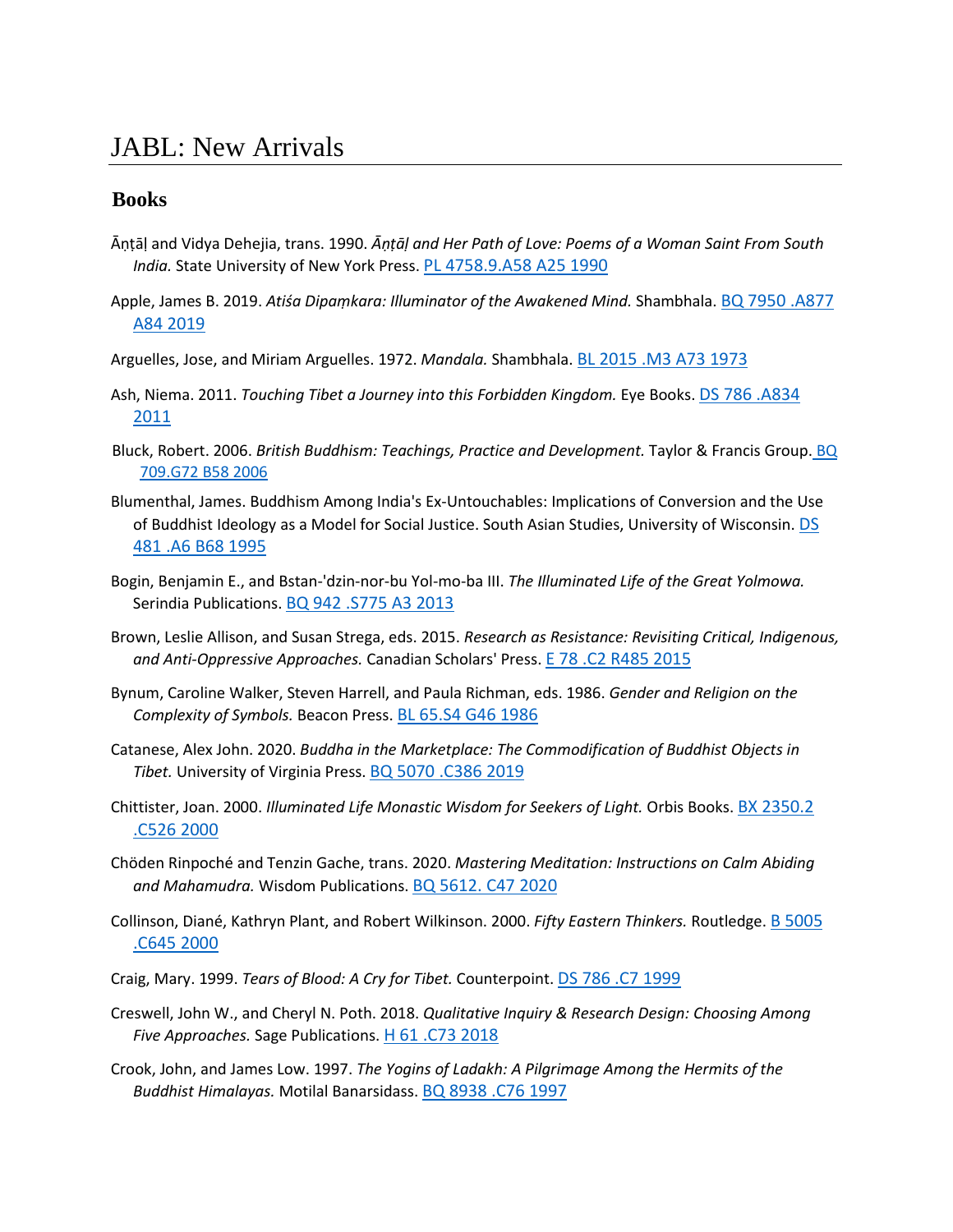- Dagyab, Loden Sherap. 1966. *Bod brda'i tshig mdzod = Tibetan Dictionary.* Rev. Lama L. S. Dagyab. [PL](https://maitripa.populiweb.com/library/resource.php?resourceID=14145248)  [3635.D3 1966](https://maitripa.populiweb.com/library/resource.php?resourceID=14145248)
- Dawa T. Norbu. 1998. *Tibet: The Road Ahead.* Rider. DS [786.D39 1998](https://maitripa.populiweb.com/library/resource.php?resourceID=14145187)
- Dawa-Samdup, Kazi and W. Y. Evans-Wentz, ed. 2000*. Tibetan Yoga and Secret Doctrines, Or, Seven Books of Wisdom of the Great Path, according to the Late Lāma Kazi Dawa-Samdup's English Rendering*. Oxford University Press. [BQ 7805 .T53 2000](https://maitripa.populiweb.com/library/resource.php?resourceID=14145207)
- Deeg, Max. 2003. *The Places Where Siddhārtha Trod: Lumbinī and Kapilavastu.* Lumbini International Research Institute[. BQ 6470 .D44 2003](https://maitripa.populiweb.com/library/resource.php?resourceID=14145170)
- Dharmarksita. 2006. *Mind Training: The Wheel of Sharp Weapons [In Tibetan, Hindi, Chinese, English].*  Corporate Body of The Buddha Educational Foundation[. BQ 7805 .D4313 2006](https://maitripa.populiweb.com/library/resource.php?resourceID=14145231)
- Dorje Shugden Intern. Coalition. 1998. *Dorje Shugden and the Dalai Lama of Tibet.* Dorje Shugden International Coalition. [BQ 4890 .R37 D67 1998](https://maitripa.populiweb.com/library/resource.php?resourceID=14145234)
- Dotlich, David L., and Peter C. Cairo. 2002. *Unnatural Leadership: Going Against Intuition and Experience to Develop Ten New Leadership Instincts.* Jossey-Bass. [HD 57.7 .D68 2002](https://maitripa.populiweb.com/library/resource.php?resourceID=14145139)
- Dudjom Jigdral Yeshe Dorje, and Gyurme Dorje and Matthew Kapstein, trans, ed. 2002. The Nyingma School of Tibetan Buddhism its Fundamentals and History Translated and Edited by Gyurme Dorje and Matthew Kapstein. Wisdom Publications. [BQ 7662.4 .B342913 1991](https://maitripa.populiweb.com/library/resource.php?resourceID=14145144)
- Fields, Rick and Mark Elliot, dir. *The Lion's Roar: The Classic Portrait of the 16th Gyalwa Karmapa.* Centre Productions[. DVD L](https://maitripa.populiweb.com/library/resource.php?resourceID=14145132)
- Fischle, Willy H. 1982. *The Way to the Centre: Symbols of Transformation in Tibetan Tankas.* Robinson & Watkins. [BQ 5125 .M3 F5713 1982](https://maitripa.populiweb.com/library/resource.php?resourceID=14145123)
- Gayley, Holly. *Inseparable Across Lifetimes: The Lives and Love Letters of the Tibetan Visionaries Namtrul Rinpoche and Khandro Tāre Lhamo.* Snow Lion Publications[. BQ 976.R47 A4 2019](https://maitripa.populiweb.com/library/resource.php?resourceID=14145118)
- Gedun Chos-'phel and Samten Norboo, trans. 1978. *The White Annals = Deb-Ther Dkar-Po.* Library of Tibetan Works & amp; Archives. [DS 786 .D453 1978](https://maitripa.populiweb.com/library/resource.php?resourceID=14145195)
- Gendun Drub, Dalai Lama I. 1992. *Tshad Ma'i Bstan Bcos Chen Po Rigs Pa'i Rgyan Ces Bya Ba Bzhugs So.*  [TIB B 133 .D48 D46 1992](https://maitripa.populiweb.com/library/resource.php?resourceID=14145235)
- Glucklich, Ariel. 2008. *The Strides of Vishnu: Hindu Culture in Historical Perspective.* Oxford University Press[. BL 1215 .C76 G58 2008](https://maitripa.populiweb.com/library/resource.php?resourceID=14145240)
- Gross, Rita M. 1996. *Feminism and Religion: An Introduction.* Beacon Press[. BL 458 .G76 1996](https://maitripa.populiweb.com/library/resource.php?resourceID=14145199)
- Hallstrom, Lisa Lassell. 1999. *Mother of Bliss Ānandamayī Mā (1896-1982).* Oxford University Press[. BL](https://maitripa.populiweb.com/library/resource.php?resourceID=14145218)  [1175 .A49 H35 1999](https://maitripa.populiweb.com/library/resource.php?resourceID=14145218)
- Harper, Katherine Anne and Robert L. Brown, eds. 2002. *The Roots of Tantra.* State University of New York Press. [BL 1283.83 .R66 2002](https://maitripa.populiweb.com/library/resource.php?resourceID=14145189)
- Harris, Ian Charles. 1991. *The Continuity of Madhyamaka and Yogācāra in Indian Mahāyāna Buddhism.*  Brill. [BQ 7471 .H37 1991](https://maitripa.populiweb.com/library/resource.php?resourceID=14145168)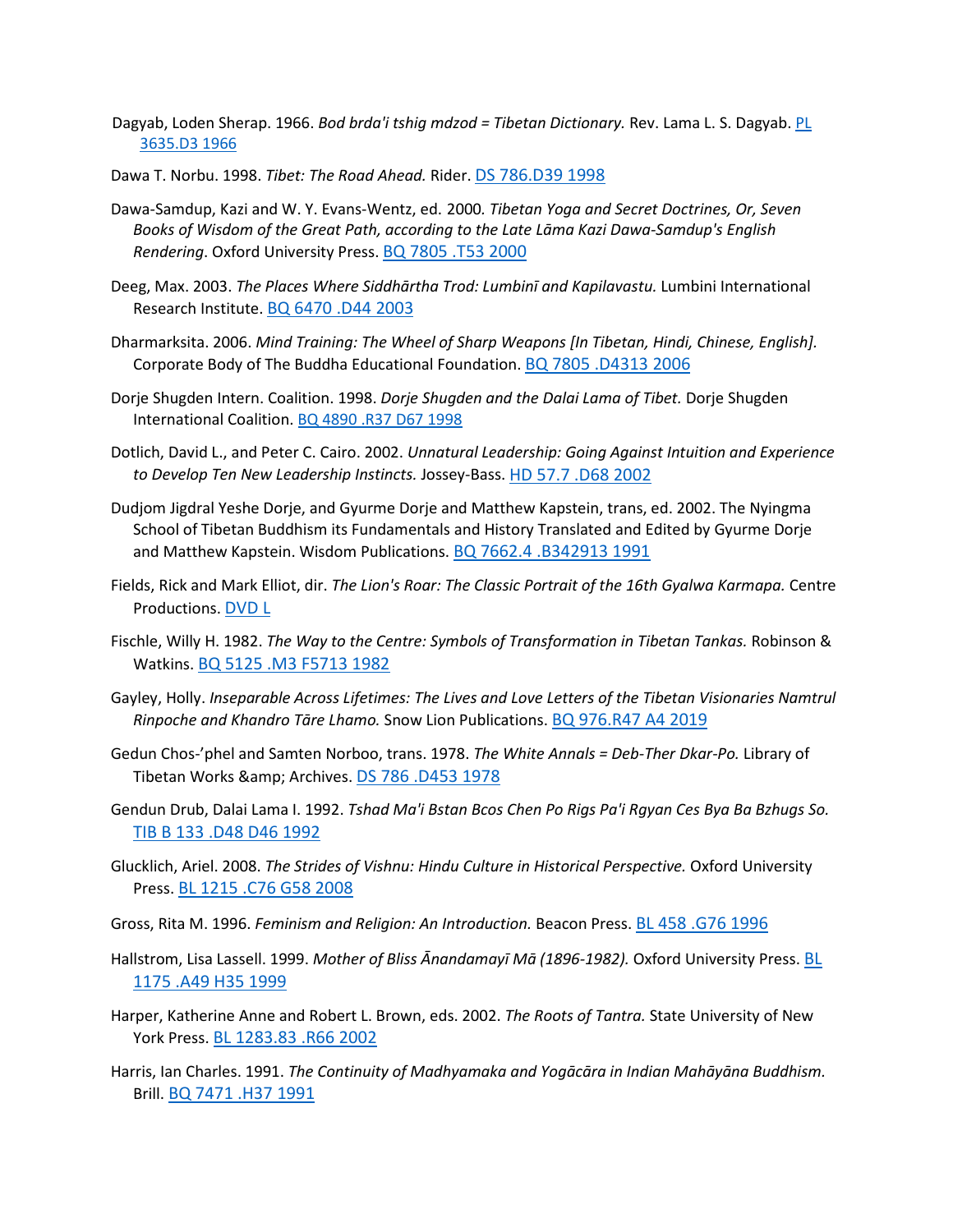Harvey, Andrew. 1983. *A Journey in Ladakh.* Houghton Miffli[n. DS 485.L2 H38 1983](https://maitripa.populiweb.com/library/resource.php?resourceID=14145259)

Hawley, John Stratton. 2015. *A Storm of Songs: India and the Idea of the Bhakti Movement.* Harvard University Press. [BL 1214.32 .B53 H42 2015](https://maitripa.populiweb.com/library/resource.php?resourceID=14145247)

Hiriyanna, Mysore. 1985. *The Essentials of Indian Philosophy.* George Allen & Unwin[. B 131 .H48 1985](https://maitripa.populiweb.com/library/resource.php?resourceID=14145216)

- Hopkirk, Peter. 1995. *Trespassers on the Roof of the World the Secret Exploration of Tibet.* Kodansha International. [DS 786 .H6177 1995](https://maitripa.populiweb.com/library/resource.php?resourceID=14145174)
- Hopko, Joel, Gregory M. Scott, and Stephen M. Garrison. 2017. *The Religion and Theology Student Writer's Manual and Reader's Guide.* Rowman & amp; Littlefield. [BL 41 .H63 2018](https://maitripa.populiweb.com/library/resource.php?resourceID=14145159)
- Hyde-Chambers, Fredrick and Audrey Hyde-Chambers. 1981. *Tibetan Folk Tales.* Shambhala. [PZ 8.1.H998](https://maitripa.populiweb.com/library/resource.php?resourceID=14145262.)  [1981](https://maitripa.populiweb.com/library/resource.php?resourceID=14145262.)
- Iraqi, Shahabuddin. 2009. *Bhakti Movement in Medieval India: Social and Political Perspectives.* Manohar Publishers & amp; Distributors. BL 1214.32. B53 I73 2009
- Jackson, Roger R. and Klaus-Dieter Mathes, eds. 2020. *Mahāmudrā in India and Tibet.* Brill. [BQ 8921](https://maitripa.populiweb.com/library/resource.php?resourceID=14145223)  [.M35 M34 2020](https://maitripa.populiweb.com/library/resource.php?resourceID=14145223)
- Jamgön Mipham and José Ignacio Cabezón, trans. 2017. *The Just King: The Tibetan Buddhist Classic on Leading an Ethical Life.* Snow Lion Publications. [BQ 4570 .S7 M5413 2017](https://maitripa.populiweb.com/library/resource.php?resourceID=14145205)
- Janesick, Valerie J. 2016. *Contemplative Qualitative Inquiry Practicing the Zen of Research.* Routledge Taylor & Francis[. H 62 .J36 2016](https://maitripa.populiweb.com/library/resource.php?resourceID=14145166)
- Jñānadeva. 1987. *Jnāneshvari: Bhāvārthadipikā.* State University of New York Press. [BL 1138.66 .J5713](https://maitripa.populiweb.com/library/resource.php?resourceID=14145221)  [1987](https://maitripa.populiweb.com/library/resource.php?resourceID=14145221)
- Kalanithi, Paul. 2019. *When Breath Becomes Air.* Vintage. [RC 280 .L8 K35 2016](https://maitripa.populiweb.com/library/resource.php?resourceID=14145220)
- Kälden Gyatso and Victoria Sujata. 2019. *Journey to Distant Groves: Profound Songs of the Tibetan Siddha Kälden Gyatso.* Vajra Books[. PL 3748 .S55 A2 2019](https://maitripa.populiweb.com/library/resource.php?resourceID=14145227)
- Kamansky, David, ed. 2004. *Wooden Wonders: Tibetan Furniture in Secular and Religious Life.* Serindia Publications. [NK 2669 .T5 W66 2004](https://maitripa.populiweb.com/library/resource.php?resourceID=14145206)
- Kendi, Ibram X. 2019. *How To Be an Antiracist.* One World. [E 184 .A1 K344 2019](https://maitripa.populiweb.com/library/resource.php?resourceID=14145203)
- King, Richard. 1999. *Indian Philosophy: An Introduction To Hindu and Buddhist Thought.* Georgetown University Press. [B 131 .K49 1999](https://maitripa.populiweb.com/library/resource.php?resourceID=14145197)
- Kinnard, Jacob N., Jonathan S. Walters, and John Clifford Holt. 2003. *Constituting Communities: Theravāda Buddhism and the Religious Cultures of South and Southeast Asia.* State University of New York Press. [BQ 4570 .S6 C66 2003](https://maitripa.populiweb.com/library/resource.php?resourceID=14145228)
- Knaus, John Kenneth. 1999. *Orphans of the Cold War: America and the Tibetan Struggle for Survival.*  PublicAffairs. [DS 786.K64 1999](https://maitripa.populiweb.com/library/resource.php?resourceID=14145261)
- Kress, Tricia M., Robert Lake, & Elizabeth Stein, eds. 2022. *Radically Dreaming: Illuminating Freirean Praxis in Turbulent Times.* DIO Press International[. LC 196.R335 2022](https://maitripa.populiweb.com/library/resource.php?resourceID=14145249)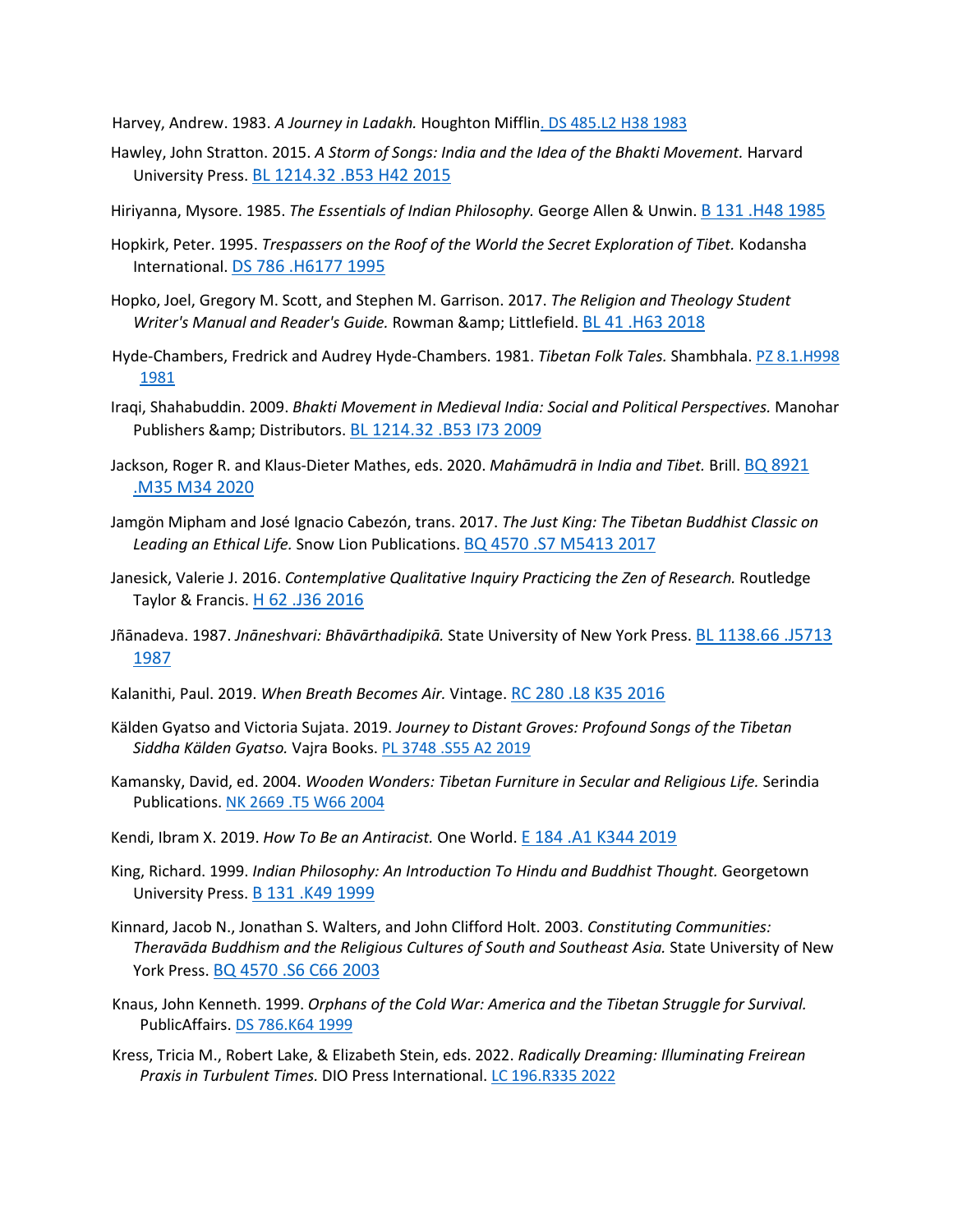- Kritzer, Robert. 1999. *Rebirth and Causation in Yogācāra Abhidharma.* Arbeitskreis für tibetische und buddhistische Studien, Universität Wien. [BQ 4485 .K75 1999](https://maitripa.populiweb.com/library/resource.php?resourceID=14145160)
- Kvale, Steinar, and Svend Brinkmann. 2015. *Interviews Learning the Craft of Qualitative Research Interviewing.* Sage Publications. [HM 48 .K9 2015](https://maitripa.populiweb.com/library/resource.php?resourceID=14145154)
- Laird, Thomas. 2002. *Into Tibet: the CIA's First Atomic Spy and His Secret Expedition to Lhasa.* Grove Press[. E 183.8.T55 L35 2002](https://maitripa.populiweb.com/library/resource.php?resourceID=14145177)
- Linrothe, Rob, ed. 2006. *Holy Madness Portraits of Tantric Siddhas.* Serindia Publications. N [8193.3 .S53](https://maitripa.populiweb.com/library/resource.php?resourceID=14145239)  [H65 2006.](https://maitripa.populiweb.com/library/resource.php?resourceID=14145239)
- Lopez, Donald S. Jr. 2019. *Seeing the Sacred in Samsara: An Illustrated Guide to the Eighty-Four Mahaì"Siddhas.* Shambhala. [N8 193.3.S53 L67 2019](https://maitripa.populiweb.com/library/resource.php?resourceID=14145251)
- Lopez, Donald S., Jr., and Jacqueline I. Stone. 2019. *Two Buddhas Seated Side by Side: A Guide to the Lotus* S*ūtra.* Princeton University Press. [BQ 2057 .L65 2019](https://maitripa.populiweb.com/library/resource.php?resourceID=14145165)
- Mathes, Klaus-Dieter. 2021. *Maitrīpa: India's Yogi of Nondual Bliss.* Shambhala[. BQ 7699 .M34 M38](https://maitripa.populiweb.com/library/resource.php?resourceID=14145202)  [2021](https://maitripa.populiweb.com/library/resource.php?resourceID=14145202)
- Menzies, Jackie. 2001. *Buddha Radiant Awakening.* Art Gallery NSW[. N 8193.2 .B83 2001](https://maitripa.populiweb.com/library/resource.php?resourceID=14145209)
- Mullatti, Leela. 1989. *The Bhakti Movement and the Status of Women: A Case Study of Virasaivism.*  Abhinav Publications. [HQ 1742 .M793 1989](https://maitripa.populiweb.com/library/resource.php?resourceID=14145246)
- Nāgārjuna. 1990. *Ratnāvalī of Ācārya Nāgārjuna with the Commentary by Ajitamitra.* Central Institute of Higher Tibetan Studies. [TIB BQ 2873 .T52 D72 1991](https://maitripa.populiweb.com/library/resource.php?resourceID=14145232)
- Nakamura, Hajime. 1971. *Ways of Thinking of Eastern Peoples: India, China, Tibet, Japan.* University of Hawaii Press[. CB 253.N313 1964](https://maitripa.populiweb.com/library/resource.php?resourceID=14145263)
- Neumaier-Dargyay, E. K. 1978. *The Rise of Esoteric Buddhism in Tibet.* Samuel Weiser[.BQ 7662.2 .D37](https://maitripa.populiweb.com/library/resource.php?resourceID=14145217)  [1978](https://maitripa.populiweb.com/library/resource.php?resourceID=14145217)
- Nhất Hạnh, Thích and Melvin McLeod, ed. 2010. *You are Here: Discovering the Magic of the Present Moment.* Shambhala. [BQ 5630 .A6 N5313 2009](https://maitripa.populiweb.com/library/resource.php?resourceID=14145147)
- O-rgyan-bstan-'dzin, Pad-bkod. *Tshangs-Lha'i Tshig Mdzod: Bod Skad Shan Sbyar = Tshanglha Dictionary.*  [PL 3651 .T84 O74 2015](https://maitripa.populiweb.com/library/resource.php?resourceID=14145152)
- Pabongkha Rinpoche, Trijang Rinpoche, ed., and David Gonsalez, trans. 2019. The Essence of the Vast and Profound a Commentary on Je Tsongkhapa's Middle-Length Treatise on the Stages of the Path To Enlightenment. Wisdom Publications[. BQ 7950 .T754 L34437 2019](https://maitripa.populiweb.com/library/resource.php?resourceID=14145145)
- Pitkin, Annabella. 2022. *Renunciation and Longing: The Life of a Twentieth-Century Himalayan Buddhist Saint.* The University of Chicago Press[. BQ 968.H87 P58 2022](https://maitripa.populiweb.com/library/resource.php?resourceID=14145250.)
- Prebish, Charles S., Damien Keown. 2010. *Introducing Buddhism.* Routledge. [BQ 266 .P74 2010](https://maitripa.populiweb.com/library/resource.php?resourceID=14145150)
- Richardson, Hugh and Michael Aris, ed. 1998. *High Peaks, Pure Earth: Collected Writings on Tibetan History and Culture.* Serindia Publications. [DS 786 .R499 1998](https://maitripa.populiweb.com/library/resource.php?resourceID=14145188)
- Robinson, Richard H., and Willard L. Johnson. 1982. *The Buddhist Religion: A Historical Introduction.*  Wadsworth Publishing Company. [BQ 4012 .R6 1982](https://maitripa.populiweb.com/library/resource.php?resourceID=14145229)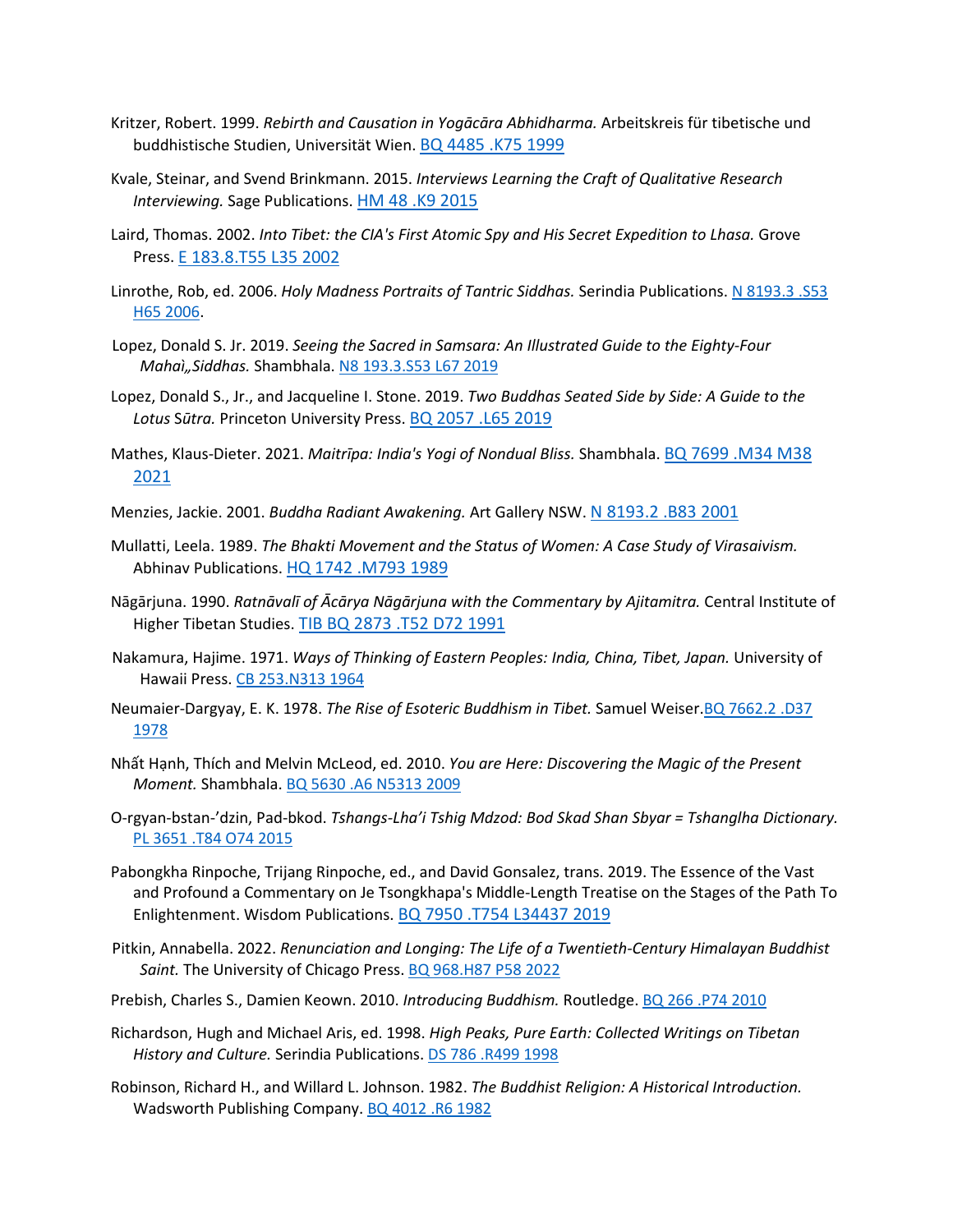Said, Edward W. 2003. *Orientalism.* Penguin Books. [DS 33.1 .S24 2003](https://maitripa.populiweb.com/library/resource.php?resourceID=14145148)

- Śāntarakṣ[ita and Masamichi Ichig](https://maitripa.populiweb.com/library/agent.php?agentID=8358836)ō , ed.. 1985. *Madhyamakālaṃkāra of Śāntarakṣita With His Own Commentary or Vṛtti and with the Subcommentary or Pañjikā of Kamalaśīla.* Kyoto Sangyo University. [BQ 3187 .I333 1985](https://maitripa.populiweb.com/library/resource.php?resourceID=14145173)
- Shabkar Tshogdruk Rangdrol and Victoria Sujataj, trans. and photog. 2011. *Songs of Shabkar: The Path of a Tibetan Yogi Inspired by Nature.* Dharma Publishing[. PL 3748 .Z32 A6 2011](https://maitripa.populiweb.com/library/resource.php?resourceID=14145225)
- Snyder, Gary. 2008. *Mountains and Rivers Without End.* Counterpoint[. PS 3569 .N88 M62 2008](https://maitripa.populiweb.com/library/resource.php?resourceID=14145222)
- Steindl-Rast, David. 2010. *Deeper Than Words Living the Apostles' Creed.* Image Books. [BT 993.3 .S74](https://maitripa.populiweb.com/library/resource.php?resourceID=14145219)  [2010](https://maitripa.populiweb.com/library/resource.php?resourceID=14145219)
- Strong, John. 2002. *The Experience of Buddhism Sources and Interpretations.* Wadsworth/Thomson Learning. [BQ 122 .E97 2002](https://maitripa.populiweb.com/library/resource.php?resourceID=14145180)
- Sueki, Yasuhiro. 2008. *Bibliographical Sources for Buddhist Studies from the Viewpoint of Buddhist Philology.* International Institute for Buddhist Studies of the International College for Postgraduate Buddhist Studies[. Z 7860 .S95 2008](https://maitripa.populiweb.com/library/resource.php?resourceID=14145213)
- Tarthang, Tulku. 2012. *Kum Nye Dancing: Introducing the Mind to the Treasures the Body Offers.*  Dharma Publishing. [RM 727.Y64 T34 2012](https://maitripa.populiweb.com/library/resource.php?resourceID=14145255.)
- Tenzin Gyatso, Dalai Lama XIV and Laurens van den Muyzenberg. 2009. *The Leader's Way: The Art of Making the Right Decisions in Our Careers, Our Companies, and the World At Large.* Doubleday. HD [57.7 .B795 2009](https://maitripa.populiweb.com/library/resource.php?resourceID=14145137)
- Tenzin Gyatso, Dalai Lama XIV and Subhash C. Kashyap, ed. 2014. *The Political Philosophy of the Dalai Lama Selected Speeches and Writings.* Rupa & Co[. BQ 7935 .B772 2014](https://maitripa.populiweb.com/library/resource.php?resourceID=14145151)
- Terentʹev, A. A.,. 2004. *Opredelitelʹ Buddiĭskikh Izobrazheniĭ = Buddhist Iconography Identification Guide.*  Izd-vo A. Terent'eva Nartang. BQ 5100. T4 2004
- Thubten Jigme Norbu and Colin M. Turnbull. 1968. *Tibet.* Simon & Schuster. [DS 786 .T49 1968](https://maitripa.populiweb.com/library/resource.php?resourceID=14145175)
- Tsongkhapa. 2021. *Illuminating the Intent: An Exposition of Candrakīrti's "Entering the Middle Way".*  Wisdom Publications[. BQ 2910 .M365 T7723613 2021](https://maitripa.populiweb.com/library/resource.php?resourceID=14145163)
- Urban, Hugh B. 2003. *Tantra: Sex, Secrecy Politics, and Power in the Study of Religions.* University of California Press[. BQ 8915.4 .U93 2003](https://maitripa.populiweb.com/library/resource.php?resourceID=14145190)
- Urgyen, Tulku, Rinpoche and Adeu, Rinpoche. 2007. *Skillful Grace: Tara Practice for Our Times.* Rangjung Yeshe Publications. [BQ 4710 .T3 U74 2007](https://maitripa.populiweb.com/library/resource.php?resourceID=14145117)
- Wallace, B. Alan. 2022. *The Art of Transforming the Mind: A Meditator's Guide to the Tibetan Practice of Lojong.* Shambhala. [BQ 7805.W328 2022](https://maitripa.populiweb.com/library/resource.php?resourceID=14145256.)
- Watkins, Joanne C. 1996. *Spirited Women : Gender, Religion, and Cultural Identity in the Nepal Himalaya.*  Columbia University Press. [DS 493.9 .N94 W37 1996](https://maitripa.populiweb.com/library/resource.php?resourceID=14145183)
- Watson, Gay. 1998. *The Resonance of Emptiness: A Buddhist Inspiration for a Contemporary Psychotherapy.* Motilal Banarsidass[. RC 489.R46 W3 1998](https://maitripa.populiweb.com/library/resource.php?resourceID=14145254)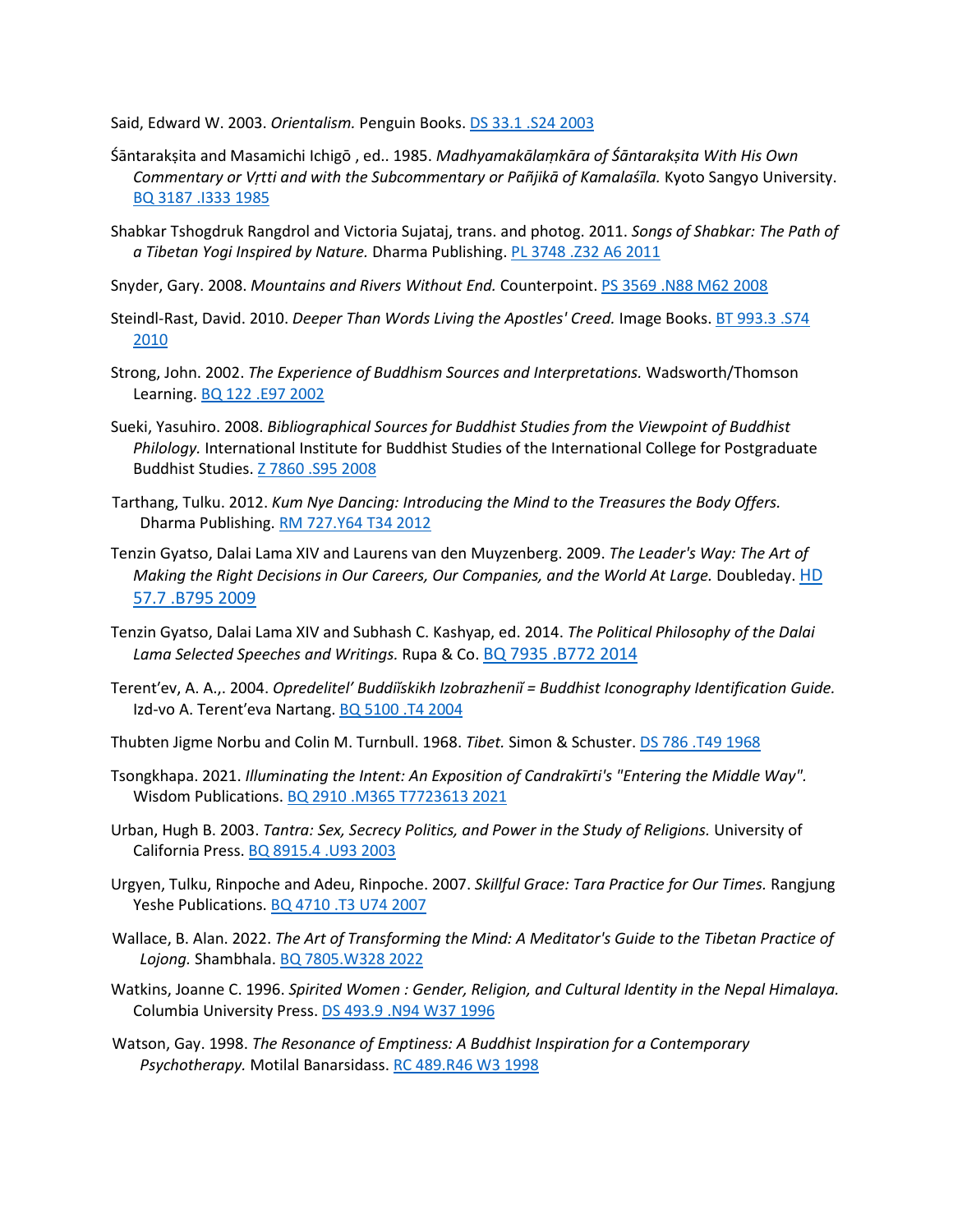- Weber, Max. 1967. *The Religion of India: The Sociology of Hinduism and Buddhism.* The Free press[. BL](https://maitripa.populiweb.com/library/resource.php?resourceID=14145260)  [2001.W443 1967](https://maitripa.populiweb.com/library/resource.php?resourceID=14145260)
- Wertz, Frederick J. 2011*. Five Ways of Doing Qualitative Analysis Phenomenological Psychology, Grounded Theory, Discourse Analysis, Narrative Research, and Intuitive Inquiry*. Guilford Press. [BF](https://maitripa.populiweb.com/library/resource.php?resourceID=14145155)  [76.5 .F545 2011](https://maitripa.populiweb.com/library/resource.php?resourceID=14145155)
- Wu-chi Liu and Irving Yucheng Lo, eds. 1990. *Sunflower Splendor: Three Thousand Years of Chinese Poetry.* Indiana University Press. [PL 2658 .E3 S84 1990](https://maitripa.populiweb.com/library/resource.php?resourceID=14145243)
- Yancy, George and Emily McRae, eds. 2019. *Buddhism and Whiteness: Critical Reflections.* Lexington Books[. BQ 4570 .R3 B83 2019](https://maitripa.populiweb.com/library/resource.php?resourceID=14145236)
- Yeng, Sokthan. *Buddhist Feminism: Transforming Anger Against Patriarchy.* Palgrave Macmillan[. BQ 4570](https://maitripa.populiweb.com/library/resource.php?resourceID=14145237)  [.W6 Y46 2020](https://maitripa.populiweb.com/library/resource.php?resourceID=14145237)
- Young, Serinity. 2004. *Courtesans and Tantric Consorts Sexualities in Buddhist Narrative, Iconography and Ritual.* Routledge. [BQ 1133 .W6 Y68 2004](https://maitripa.populiweb.com/library/resource.php?resourceID=14145182)
- Zeppa, Jamie. 0. *Beyond the Sky and the Earth a Journey into Bhutan.* Riverhead Books. [DS 494.5 .Z46](https://maitripa.populiweb.com/library/resource.php?resourceID=14145176)  [2000](https://maitripa.populiweb.com/library/resource.php?resourceID=14145176)
- Zimmer, Heinrich Robert. 1972. *Myths and Symbols in Indian Art and Civilization.* Princeton University Press. BL 2003.Z5 1972

## **DVDs**

Andrugstang, Tenzin Wangden. 2005. *Voices in Exile.* Tibetan Photo Project. [DVD V](https://maitripa.populiweb.com/library/resource.php?resourceID=14145141)

- Apostrophe S Productions. 1988. *Joseph Campbell and the Power of Myth with Bill Moyers.* Mystic Fire Video. **DVD P**
- Coleman, Graham and David Lascelles. 2005. *Tibet: A Buddhist Trilogy.* Festival Media. [DVD T](https://maitripa.populiweb.com/library/resource.php?resourceID=14145133)

Desjardins, Arnaud. *The Message of the Tibetans.* Alizé Diffusion. [DVD M](https://maitripa.populiweb.com/library/resource.php?resourceID=14145142)

Herzog, Werner. 2005. *Wheel of Time.* Fox Lorber Video[. DVD W](https://maitripa.populiweb.com/library/resource.php?resourceID=14145124)

- Karmapa Foundation. 2009. *Karmapa in America 2008: Wisdom of Enlightened Mind.* Karmapa's Office of Administration and Karmapa Foundation[. DVD K](https://maitripa.populiweb.com/library/resource.php?resourceID=14145130)
- Kermani, Feris. 2012. *Seven Wonders of the Buddhist World.* PBS Distribution. [DVD S](https://maitripa.populiweb.com/library/resource.php?resourceID=14145136)

Kohn, Richard. *Destroyer of Illusion: The Secret World of a Tibetan Lama.* [DVD D](https://maitripa.populiweb.com/library/resource.php?resourceID=14145129)

Martini, Richard. 2008. *Journey into Tibet with Dr. Robert Thurman.* [DVD J.](https://maitripa.populiweb.com/library/resource.php?resourceID=14145138)

Nyinmapa Tulku Sonam Rinpoche. 2006. *Mi-La-Ras-Pa = Milarepa =* མི་ལ་རས་པ་ */.* Primal Beat Creations Music[. DVD M](https://maitripa.populiweb.com/library/resource.php?resourceID=14145127)

Peosay, Sue, and Victoria Mudd. 2005. *Tibet: Cry of the Snow Lion*. New Yorker Films Video. *DVD T*